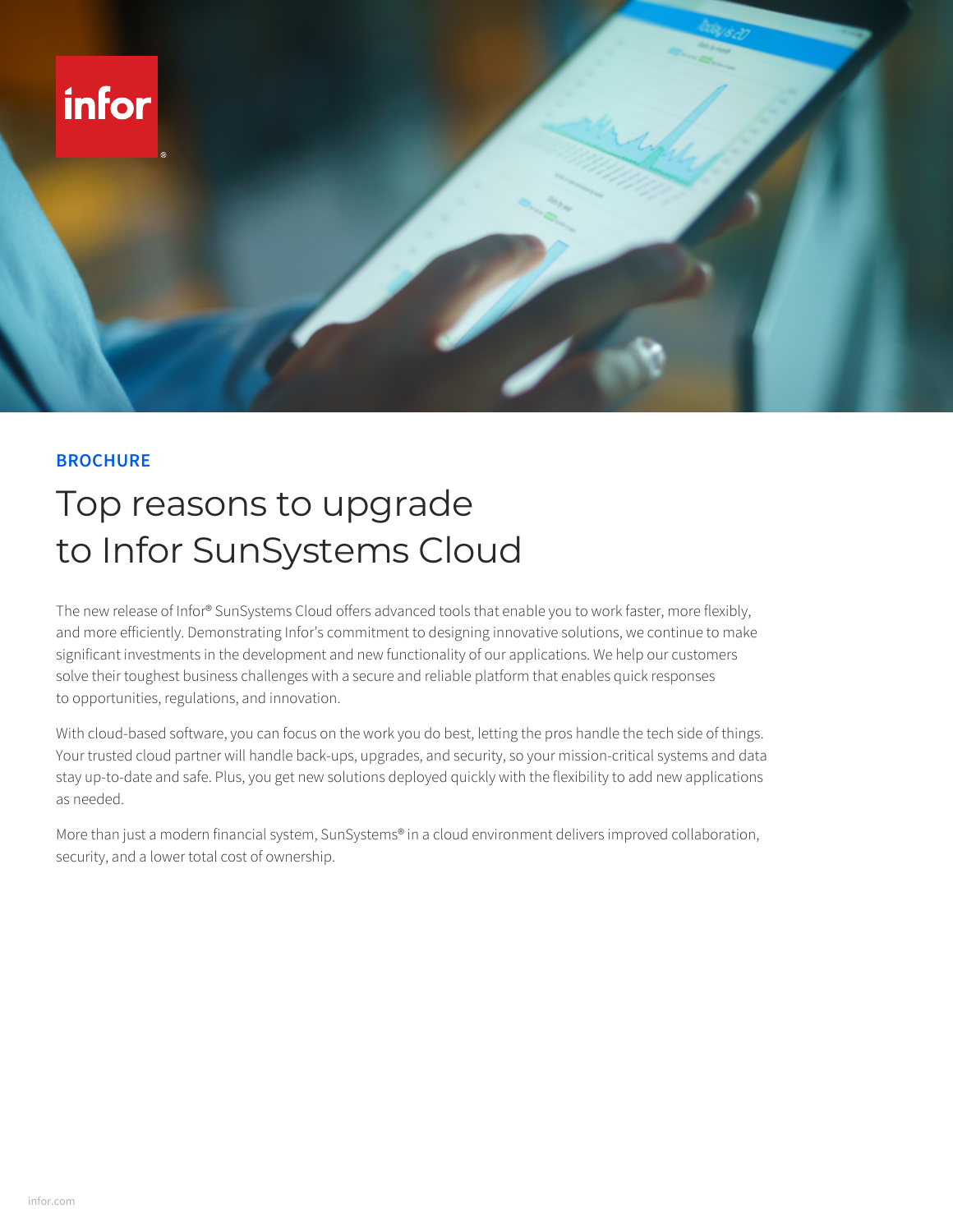### **Get current**

If you're currently running Infor SunSystems v6 (or older) you should consider migrating to the latest release to keep your systems current, benefit from automated updates to get the latest releases immediately, improve disaster recovery with less potential downtime, optimize performance with automated hardware scaling, and enjoy more automation and integrations for faster deployments.

### **Go global**

With localizations and new features for collaboration, you get a strong, flexible finance model capable of supporting global enterprise growth. Infor provides visibility across all areas of your business and allows you to more easily meet local reporting requirements.

#### **Focus on what you do best**

With cloud-based software, you get new solutions deployed quickly, as well as the ability to add new applications as needed. Because your partner handles backups, upgrades, and security, all of your critical systems and data remains secure.

#### **Improve collaboration**

Collaboration is a cornerstone of most successful businesses. With the virtual nature of today's workforce, it has become even more important. You may have team members, partners, investors, or subcontractors spread out across all over the country and even all over the world. Even if your workforce is all local, they expect to be able to work anytime and from anywhere. Give them the digital solutions to do just that.

#### **Keep employees engaged**

To support your efforts to find and retain top talent, technology must be seen by your employees as an asset, rather than an obstacle. Software that looks better generally works better, which boosts productivity, increases user satisfaction, and improves decision-making. This isn't to suggest that you should choose good-looking software that doesn't serve your needs. You no longer have to sacrifice usability for functionality. You can have the best of both worlds with modern digital solutions.

#### **Lower total cost of ownership**

By moving to the Infor Cloud, you'll be able to reduce the burden of managing your on-premises environment, increase security, and reduce operational costs.

#### **Make upgrades nearly seamless**

With a cloud-based solution, you can streamline your IT operations and reduce your need to manage a complex IT infrastructure, such as applying patches and performing regression testing. Infor manages the environment for you and provides automated tooling for transitioning to the next current release.

### **Modernize finance capabilities**

Next-generation capabilities allow you to better address key pain points within your finance, accounting, and procurement operations with complete integration and near-real time analytics across your entire operational platform. These capabilities include world-class budgeting and planning tightly integrated with finance functions. SunSystems automates key processes, such as accounts payable and invoice processing. The solution features enhanced business process workflows and collaboration. With a seamless user experience, SunSystems is easier to use and deploy.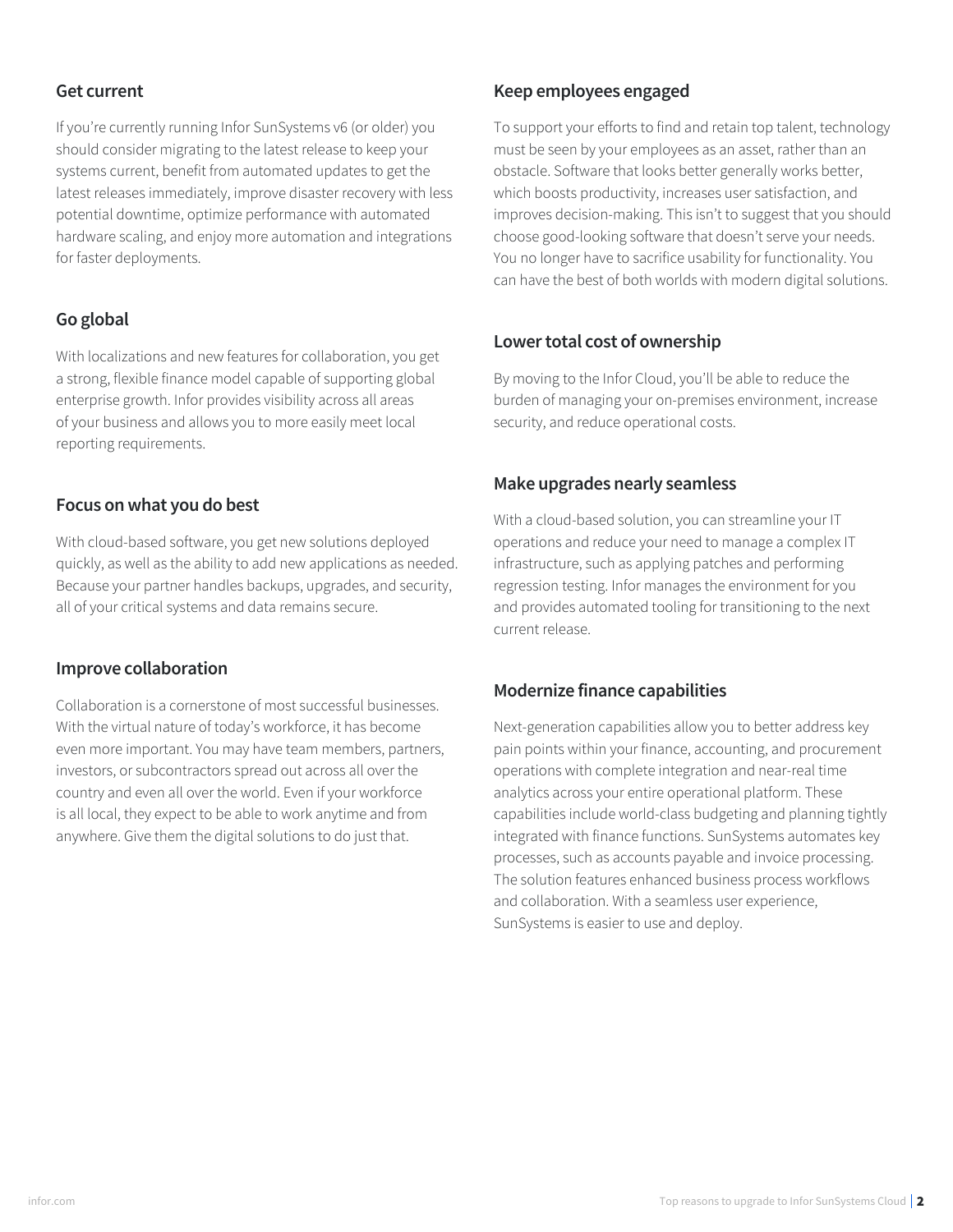## **Features and benefits delivered by SunSystems Cloud**

Every aspect of SunSystems has been improved, modernized, and simplified.

#### **From design to production, an easy-to-use environment**

- Experience modern intuitive navigation
- Create real-time queries and drill back to the source transaction
- Easily find relevant information and get that data delivered automatically
- Reduce training time and increase productivity

#### **Get business insights through a variety of channels**

- Leverage robust embedded business intelligence tools
- Conduct sophisticated analytics with web dashboards and a self-service front-end
- Take advantage of real-time data integration with Infor Query and Analysis, a Microsft Excel-based tool
- Enjoy an improved centralization of data

#### **Easily integrate with other Infor and third-party solutions**

- Manage cross-application workflows and event management
- Get deeper insight across application process flows
- Improve proactive, preemptive control
- Seamlessly integrate your business applications to eliminate operational silos

### **Secured access to SunSystems documents across the ecosystem**

- Attach documents directly to the related transactions with Infor Document Management (IDM)
- Automatically capture, authorize, and archive any kind of business document contextually
- Search and retrieve those documents whenever they are required
- Save time, money, and storage space, as well as comply with increasing regulations
- Allow customers, suppliers, and employees to access and interact with the core SunSystems solution via the external web portal
- Leverage self-service capabilities
- Reduce internal administration and limit the number of queries

#### **Improve processes between entities and systems**

- Apply amendments to the primary entity to all specified secondary entities
- Leverage improved process efficiency
- Reduce re-keying errors
- Flexibly configure currencies according to your reporting and analysis needs
- Support five currencies per transaction
- Record transactions and provide reporting and analysis in different currencies
- Store and report on a further ten attributes associated with a "T" code
- Report analysis codes with Infor Query and Analysis for SunSystems